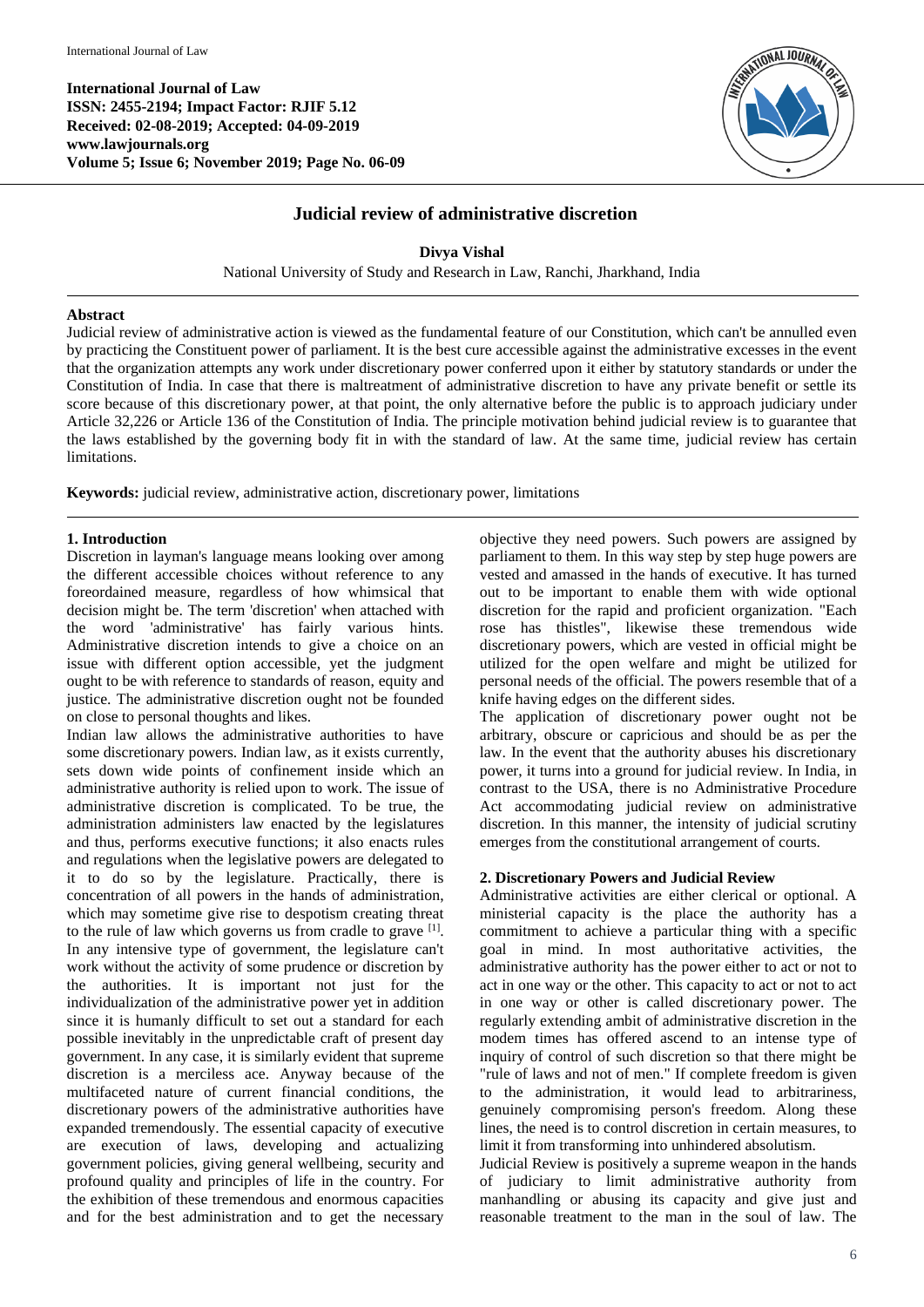purpose of judicial review is to keep the administrative authorities within the bounds of the powers conferred upon them by the statute. It is, then a touchstone and the essence of rule of law [2].The importance of judicial review lies in the fact that wider the discretion; the greater is the possibility of its misuse. All powers have legal limits. The wider the power, the greater is the need for the restraint in its exercise  $[3]$ . In India, we have there is a composed Constitution wherein the judicial review has been acknowledged as "heart and centre" of it, and which is treated as the fundamental and basic component of the Constitution and the most secure conceivable shield against the abuse of power by authority. It is additionally presented that the entire law of judicial review of discretionary power has been created by judges on case to case basis. There is nothing as boundless circumspection vested in authoritative specialists. A boundless discretion has been announced by the courts as sworn foe of constitutional assurance against irrationality. To quote Lord Brightman.

"Judicial review is concerned not with the decision but with decision making process. Judicial review is not an appeal from a decision, but the review of the manner in which decision is made. The power of judicial review is meant to ensure that the individual receive a fair treatment and not to ensure that the conclusion which the administrative authority has reached is correct in the eyes of law."<sup>[4]</sup>

## **3. Extent of Judicial Review over Administrative Discretion**

Krishna Iver J. in Baldev Raj v. Union of India [5] has also highlighted that, "absolute, power is anathema under our constitutional order" and that "naked and arbitrary exercise of power is bad in law". It is currently very much acknowledged that in any event, when a discretionary power apparently has all the earmarks of being uncontrolled, really it isn't so and it will be dependent upon the boundations which courts will suggest therein. But simultaneously, it ought to be remembered that judicial review of regulatory action or inaction ought to be made with care and not in flurry. Such move must be made in open intrigue and for public interest. The extent of judicial review might be moulded by an assortment of numerous dynamics: the wording of the discretionary power, the issue to which it is connected, the character of the authority to which it is endowed, the reason for which it is presented, the specific conditions wherein it has in actuality been practiced, the material accessible to the court and in the last examination, regardless of whether a court is of the assessment that judicial interest would be in the public interest. The degree to which the courts are qualified to review depends on individual cases.

In any case every administrative action is not dependent upon legal control. There are numerous sorts of managerial activities, which can't be inspected by the law courts. There is an inclination with respect to the governing body likewise to bar by law certain administrative actions from the ward of the legal executive. For instance, in India the administration of Evacuee Property act, 1950 vests last legal powers in the Custodians and Custodian General of Evacuee Property and the law courts have no locale to meddle in the choice made under this Act. Second, even in those authoritative activities which are inside its jurisdiction, the judiciary can't be independent from anyone else and take cognisance of abundances with respect to authorities. It can mediate just on the solicitation of someone who has been influenced by an official activity.

The courts have taken response to specific standards to control discretionary powers in specific circumstances. The few standards can advantageously be assembled in two primary classifications: excess or abuse of discretionary powers by the authority, failure to exercise discretion and violation of fundamental Rights.

## **1. Excess or abuse of discretionary powers**

The authority which exercises the discretion activity gets from the resolution, the courts start by deciding if the prudence has been practiced in similarity with the express words of the rule and may then proceed to decide if it has been practiced in a way that follows certain suggested legal necessities. Under this classification there are standards. Under this category there are principles-

## **a) Exceeding Jurisdiction**

The administrative authority must act and utilize the representative powers appropriately as per the bounds by the parent Acts or by the rule. An activity or choice going past what is approved by law is ultra-vires. In case of J.K. Chaudhary v. R.K. Datta  $[6]$ , the overseeing body of a university rejected the principal, however the university concerned coordinated to re-establish him. Under the pertinent rule the university could meddle with the choice of the overseeing body on account of a "teacher" which term as translated by the Supreme Court did exclude the Principal. The university, in this manner acted without jurisdiction.

## **b) Irrelevant Consideration**

The power should be exercised taking into account the considerations mentioned in the statutes. If the statute mentions no such consideration, then the power is to be exercised on consideration relevant to the purpose for which it is conferred on the authority concerned  $[\bar{7}]$ . If authority concerned focuses on, or consider entirely superfluous or incidental conditions, occasions or matters then the administrative activity is ultra vires and will be quashed. It does as such to advance the reasons for example "Policy and objects" might be found from the statute. If the ground of test is that relevant contemplations have not been considered, the court will typically attempt to find the potential significance of the components that was overlooked, despite the fact that this may involve a level of hypothesis. The courts will likewise look at the facts to see if those facts are pertinent to the ground.

## **c) Leaving out relevant consideration**

The general rule is that an individual or authority endowed with discretion should guide himself appropriately in law so that if in the statute there are to be found explicitly or by suggestion matters which he should have respect to, he should have respect to them. Alternately if the topic and the general translation of the Act clarify that specific issues would not be apropos to the issue being referred to, he should dismiss such issues. At the end of the day, he should consider important and overlook irrelevant consideration.

## **d) Improper pur44pose**

It is all around settled rule that power of the administrative authority must be practiced for the reason for which they were allowed and things which were accidental and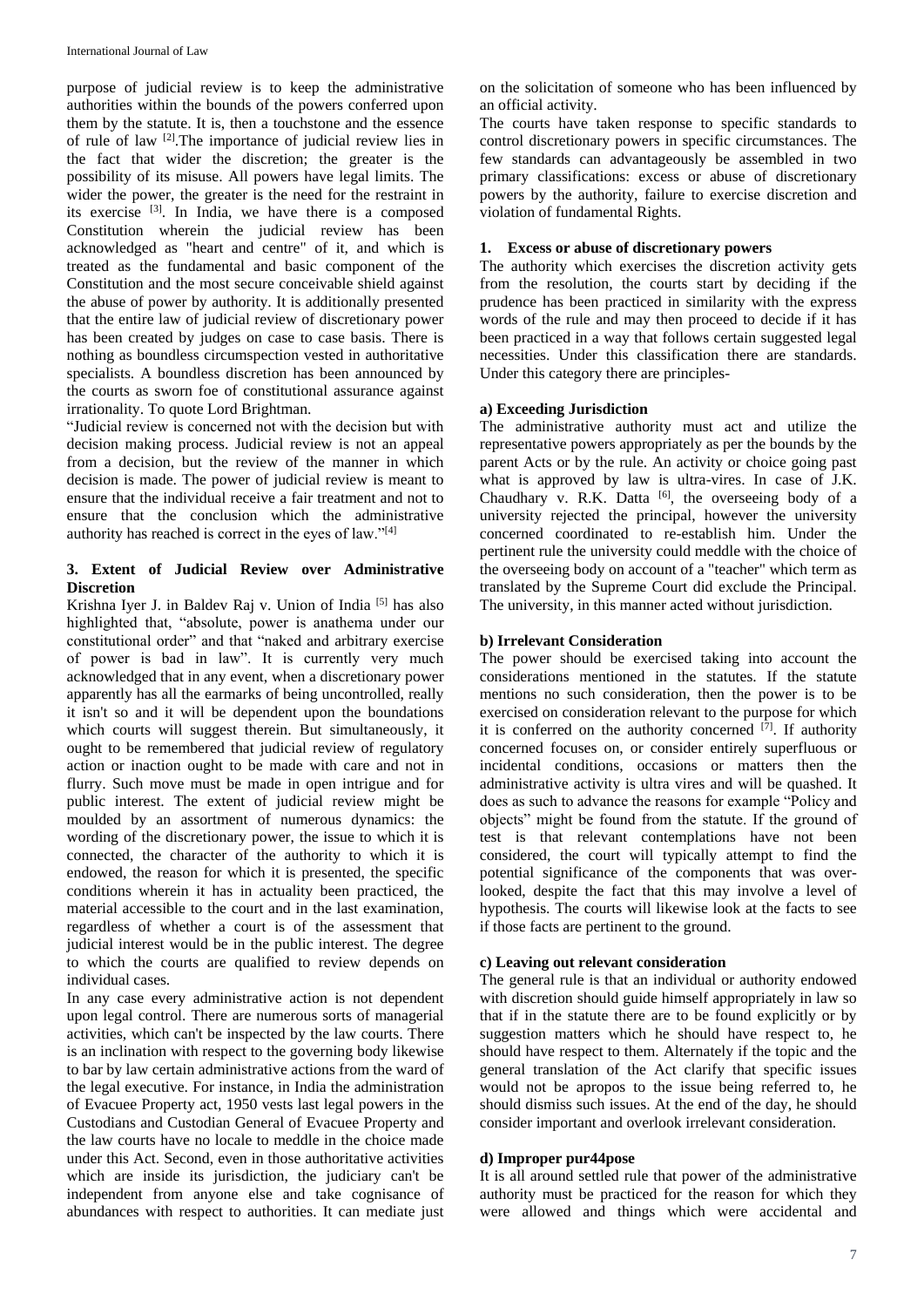auxiliary to that reason. It is suggested that the governing body presents the prudence upon the administrative authority with the aim that it ought to be utilized to advance the approach and the objects of the Act which must be dictated by thinking about provisions of the Act all in all. The judiciary has cleared in many cases that every discretionary power vested in the executive should be exercised in a just, reasonable and fair manner<sup>[8]</sup>. To quote Warrington, L.J.,

"It may be also possible to prove that an act of public body, though performed in good faith and without the taint of corruption, was founded an alien and irrelevant ground as to be outside the authority conferred upon the body and therefore inoperative" [9].

### **e) Colourable exercise of power**

It implies that under a pretence of power given for one reason, the authority is trying to accomplish something different which isn't approved to do under the law being referred to. Colourable implies that the power is practiced apparently for the approved end yet truly to accomplish some other purpose; the power is unlawful yet it has been given the appearance of legality. In Vora v. State of Maharashtra  $\overline{[10]}$ , the State Government requisitioned the flat of the petitioner, but in spite of repeated requests of the petitioner, it was not derequisitioned. Declaring the action bad the Court observed that, though the act of requisition was of transitory character, the Government in substance wanted the flat for permanent use, which would be a fraud upon the statute.

### **f) Mala fide**

Where the administrative authority uses his administrative capacity to bug his rivals and adversaries, such activities are mala fide and are void. Malice is of two types:

**Malice in Fact-** When an administrative move is made out of personal enmity, malevolence, retribution or dishonest aim, the activity essentially requires to be struck down.

**Malice in Law:** When a move is made or power is practiced without just or sensible reason or for reason unfamiliar to the statute, the activity of authority would be awful and the activity ultra vires.

### **g) Non-observance of natural justice**

It is well-settled that regardless of whether the activity of administration is simply of administrative nature, that it unfavourably influences any individual, the rules of natural justice must be watched and the individual concerned must be heard. Infringement of the rule of natural justice makes the activity ultra vires and void.

## **2. Failure to exercise discretion**

The key object of giving discretionary power on a managerial authority is that the authority itself must exercise the said power. In case there is inability to exercise discretion with respect to that authority the activity will be corrupt. Such kind of flaws may emerge in the accompanying conditions:

### **a) Fettering discretion by a self-imposed rule**

An authority endowed with discretion must exercise it thinking about individual cases. Rather than doing that if the authority forces fetters on its discretion by receiving fixed standards to be applied in all cases preceding it, there is

inability to practice circumspection with respect to that power. What is anticipated from the authority is that it must think about the facts of each case, apply its brain and choose the equivalent. On the off chance that any general principle is be applied to all cases, there is no point of thinking about the facts of an individual case at all and practicing discretionary power. In Gell v. Teja Noora [11] under the Bombay Police Act, 1863, the commissioner of Police had discretion to refuse to grant a licence for any land conveyance "which he may consider to be insufficiently sound for the conveyance of the public." Instead of applying this to individual cases, he issued a general order that any 'Victoria' presented for licence must be of a particular pattern. The High Court of Bombay held the order bad as the commissioner had imposed fetters on his discretion by self-imposed rules of policy.

## **b) Acting under dictation**

An authority assigned with a power doesn't practice that power however acts under the correspondence of a superior authority. Here, the authority conferred with the power implies to follow up on its own yet 'in substance' the power is practiced by another. In law, this adds up to non-exercise of power by the authority and the activity is awful. It is well-settled that if the power allows its choice to be affected by the transcription of others, it would lead to abdication and giving up of discretion. If the authority "hands over its discretion to another body it acts ultra vires" [12].

Thus, in Commissioner of Police v. Gordhandas Bhanji [13], under the city of Bombay Police Act, 1902, the commissioner of police granted licence for the construction of a cinema theatre. But later on he cancelled it at the direction of the state government. The Supreme Court set aside the order of cancellation of licence as the commissioner had acted merely as the agent of the government.

### **c) Non-application of mind**

The administrative authority exercising discretionary power must exercise that power by applying its mind to the facts and conditions of the case close by. In the event that this condition isn't fulfilled, there is clear non-utilization of brain with respect to the power concerned. The authority may act precisely, without due consideration and caution or without an awareness of other's expectations in the activity of its tact. Here likewise, there is inability to practice caution and the activity is based.

In the well-known case of Barium Chemicals Ltd. v Company Law Board  $[14]$ , an order of investigation against the petitioner company was passed by the Central Government. Under The Companies Act, 1956, the Government was empowered to issue such order if, 'there are circumstances suggesting fraud on the part of the management'. It was held by the Supreme Court that it was necessary for the Central Government to state the circumstances which led to the impugned action so that the same could be examined by the court.

### **d) Unreasonableness**

Unreasonableness means that despite the fact that the authority has acted by law as in it has not followed up on unimportant grounds or practiced power for an improper reason, yet it has given more weight to certain elements then they merited as contrasted with different variables.